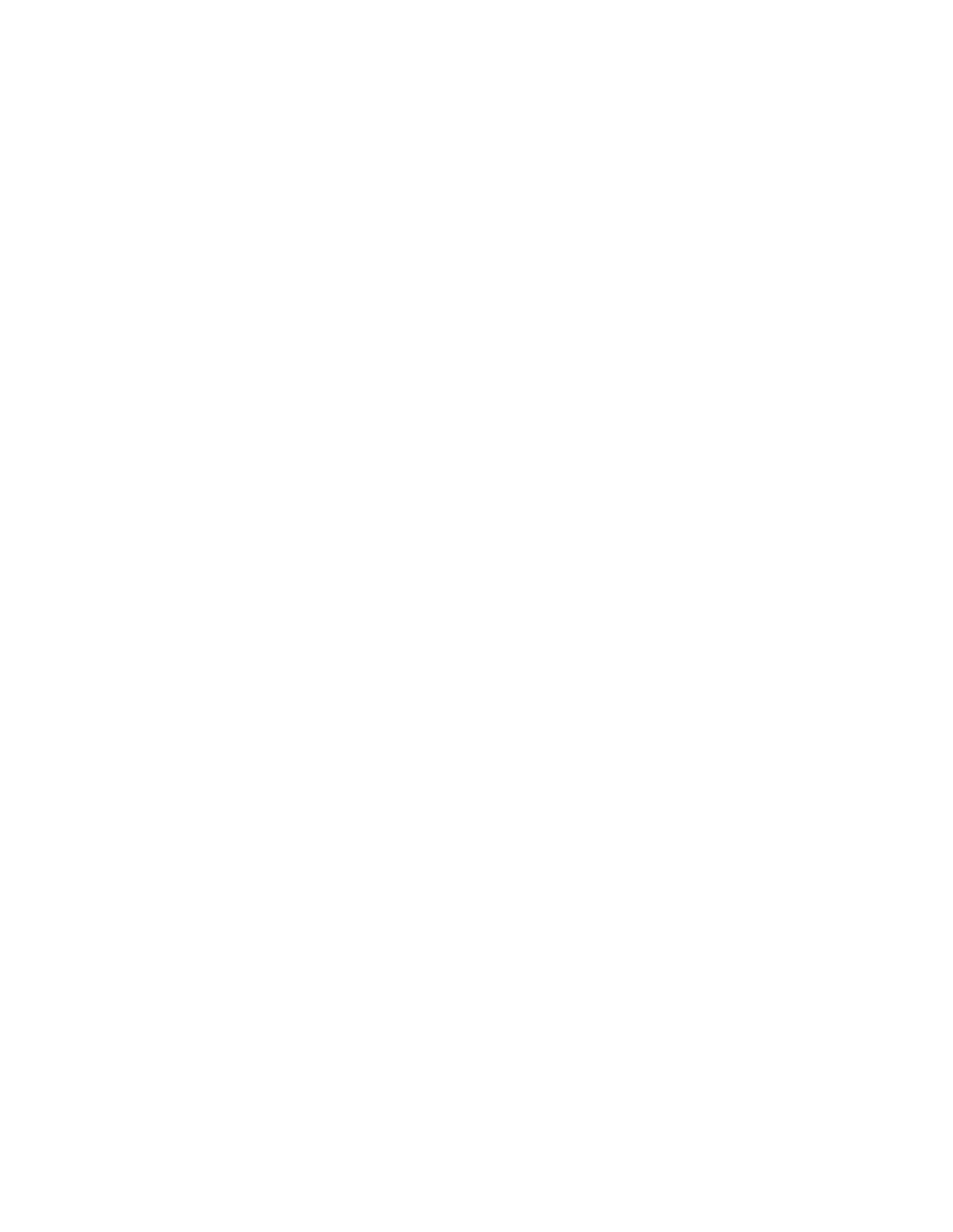## TABLE OF CONTENTS

| PARATRANSIT SERVICE ELIGIBILITY INFORMATION  1                                         |  |
|----------------------------------------------------------------------------------------|--|
|                                                                                        |  |
|                                                                                        |  |
|                                                                                        |  |
| CERTIFICATION FOR PERSONAL CARE ATTENDANT 10                                           |  |
| SIOUX AREA METRO PARATRANSIT CERTIFICATION AS<br>UNATTENDED OR SUPERVISED PASSENGER 11 |  |
| RELEASE OF INFORMATION AUTHORIZATION FORM 14                                           |  |
| PARATRANSIT SERVICE AREA BOUNDARIES 15                                                 |  |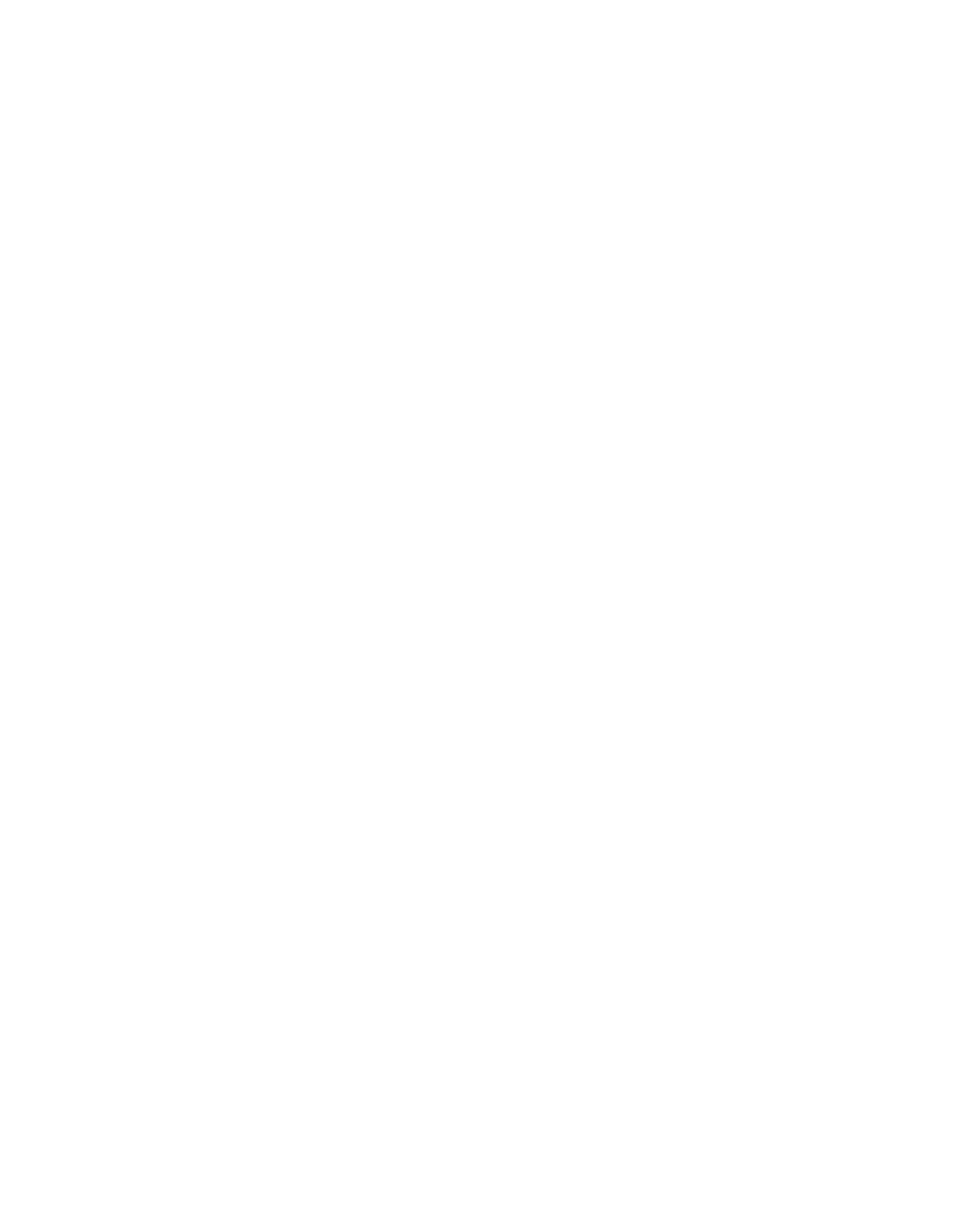## **PARATRANSIT SERVICE ELIGIBILITY INFORMATION**

The following forms are to be used by persons wishing to apply for eligibility for Sioux Area Metro ADA Paratransit services. Individuals with disabilities that **prevent** them from boarding, riding on, or deboarding regular route accessible SAM buses **may**  qualify for this service. All Sioux Area Metro regular routes have accessible bus service.

The information obtained through the certification process will only be used by staff to determine eligibility status and to provide transportation services if eligible.

#### **WHO QUALIFIES:**

The American Disabilities Act (ADA) set rules for certification. Under these rules, there are two basic categories of people who are eligible for paratransit services. Any person with a disability is eligible **if** (Check all that apply to you):

 $\Box$  You, as a result of your disability are unable to board, ride, or disembark from an accessible vehicle without the assistance of another person (except for the operator of a lift or other boarding device).

 You have a specific impairment-related condition that **prevents** you from traveling to or from **any** bus stop.

If you have checked one of the boxes above, you may qualify for SAM Paratransit services.

## **SERVICE AREA**

Under the Americans with Disabilities Act (ADA), Sioux Area Metro is required to provide paratransit services to eligible riders with an origination point and destination point within 3/4 of a mile of a fixed-route bus route. This ADA service area is outlined in yellow and orange as shown on the map on the inside back cover of this packet. If you reside outside this area, you may still be eligible for this service, but all trips must start and end within that service area. It is your responsibility to get within the service area for SAM Paratransit service.

Sioux Area Metro provides services without regard to race, color, gender, religion, national origin, age, or disability, pursuant to local, state, and federal laws.

Any person who has questions, requests for accommodation, or who believes they have been discriminated against should contact Sioux Area Metro at 605-367-7151.

## **Sioux Area Metro is an Equal Opportunity Employer**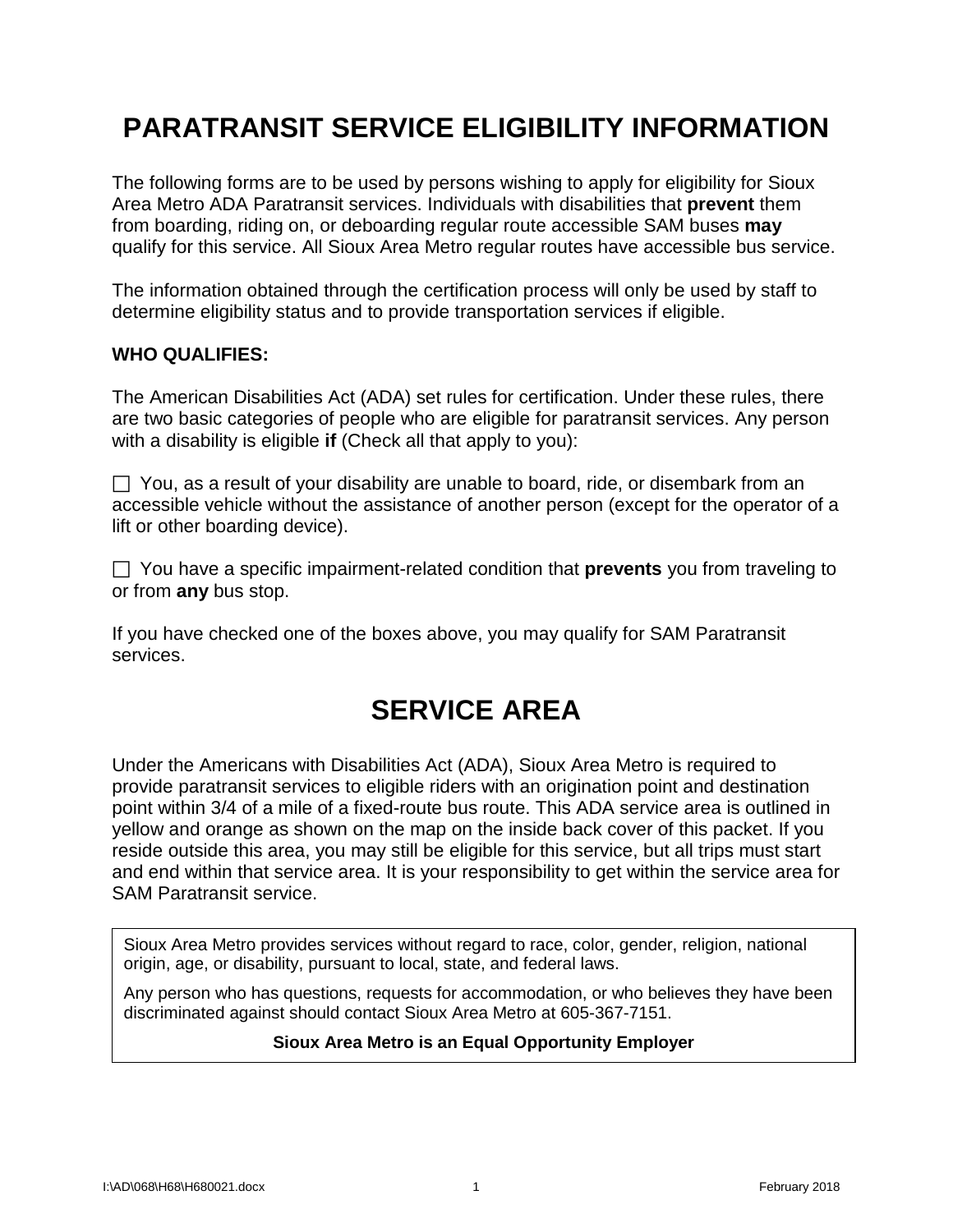## **APPLICATION INSTRUCTIONS**

If you require the application form and/or other information in another format, you may request it from Sioux Area Metro. The application is available in large print, Braille, or CD.

### **STEP 1**

Please complete all information requested in this application. If you do not understand a question, please contact Sioux Area Metro staff by calling 367-7613. **Please answer all questions.** If there are any items not completed in the application, it may delay processing.

The application can be accessed at [www.siouxfalls.org/paratransit.](http://www.siouxfalls.org/paratransit)

### **STEP 2**

Call 367-7613 to set up a time for an in-person interview. If you do not have transportation to the interview, Sioux Area Metro will provide you a trip, free of charge, on a paratransit bus provided that the pickup location is within the Sioux Area Metro Paratransit service area. Please allow up to two hours for the in-person interview.

### **STEP 3**

Attend the in-person interview. An occupational therapist will also attend the interview to perform mobility assessments. The functional mobility assessment is completed to determine if current physical and cognitive level would allow you to ride on a fixed-route bus in some or all cases. Therefore, this mobility assessment may include a ride on a fixed-route bus with the occupational therapist. You may have someone else come along on the fixed-route bus ride if you like.

After all the information is collected, an eligibility determination will be made within 21 days.

If you disagree with your eligibility determination, you have the right to appeal the decision. This must be done in writing and sent to:

> City ADA Coordinator Human Relations P.O. Box 7402 Sioux Falls, SD 57117-7402

If you would like to request a hearing, this must be indicated in the written request. If you require special accommodations to attend the hearing, please specify your needs in the letter.

If you are a current eligible rider and are appealing a renewal determination of your eligibility, you will continue to be eligible for paratransit service under your previous eligibility determination until a decision has been made on your appeal.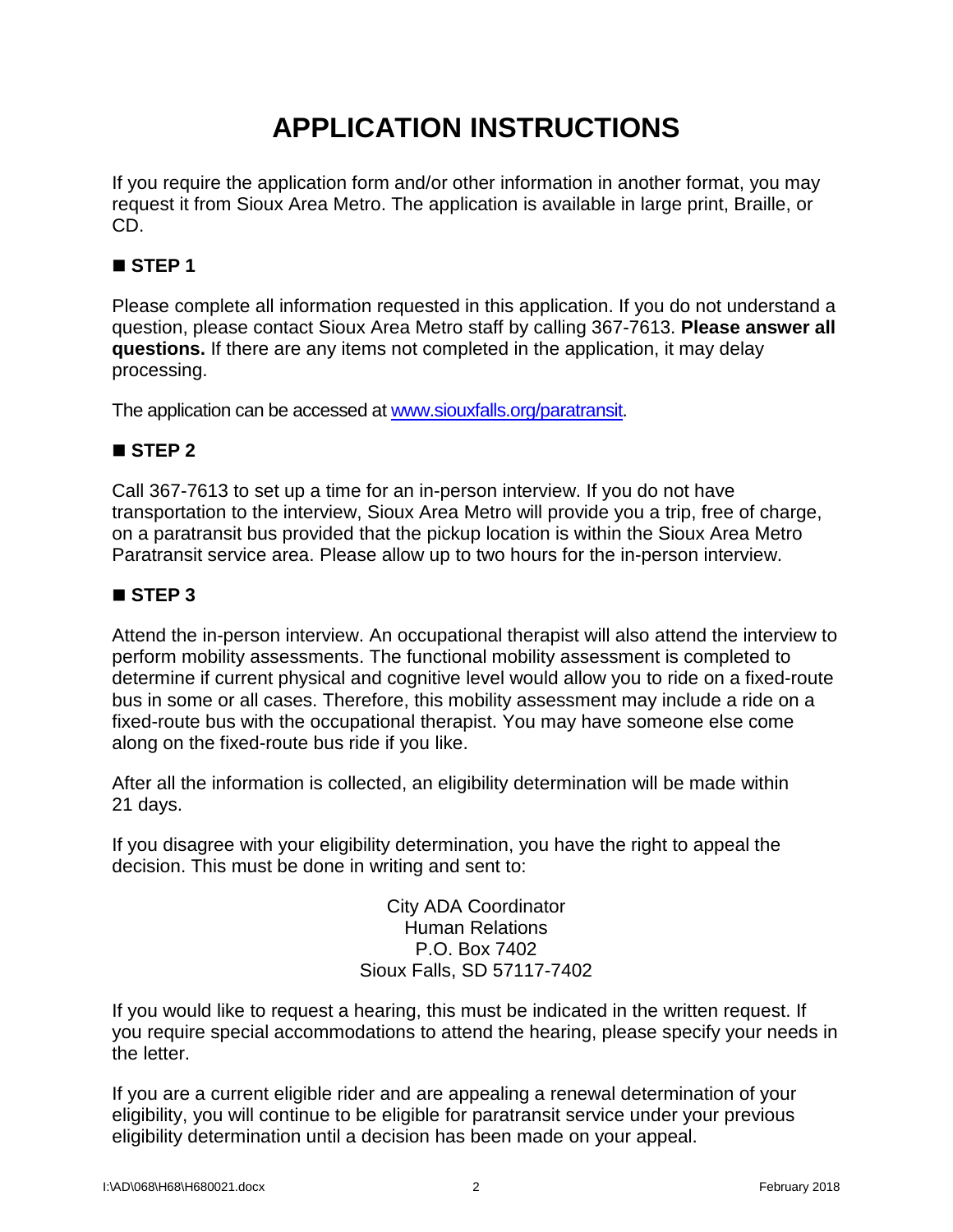If this is your first request for paratransit service and you are appealing your determination of eligibility, your public transportation will not be provided using paratransit service while a determination is being made on your appeal. However, it is required that a decision be made on the appeal within 30 days. If it is not, temporary paratransit service will be provided to you until a decision is made.

## **APPLICATION**

### **PERSONAL/CONTACT INFORMATION—PLEASE PRINT**

| Last Name:                           |       |                                                                                  |
|--------------------------------------|-------|----------------------------------------------------------------------------------|
|                                      |       | MI: $\qquad \qquad$                                                              |
|                                      |       | Apt.: _____________                                                              |
|                                      |       | Zip Code:                                                                        |
|                                      |       |                                                                                  |
|                                      |       |                                                                                  |
| <b>Phone Numbers:</b>                |       |                                                                                  |
| Home: ________________________       |       |                                                                                  |
| Work:                                |       |                                                                                  |
|                                      |       |                                                                                  |
|                                      |       |                                                                                  |
| <b>EMERGENCY CONTACT INFORMATION</b> |       |                                                                                  |
| Name:                                |       | <u> 1989 - Jan Sterlinger, skriuwer fan de Amerikaanske kommunister († 1958)</u> |
|                                      |       |                                                                                  |
|                                      |       |                                                                                  |
| <b>Phone Numbers:</b>                |       |                                                                                  |
| Home:_________________________       | Cell: |                                                                                  |
| Work: __________________________     |       |                                                                                  |
|                                      |       |                                                                                  |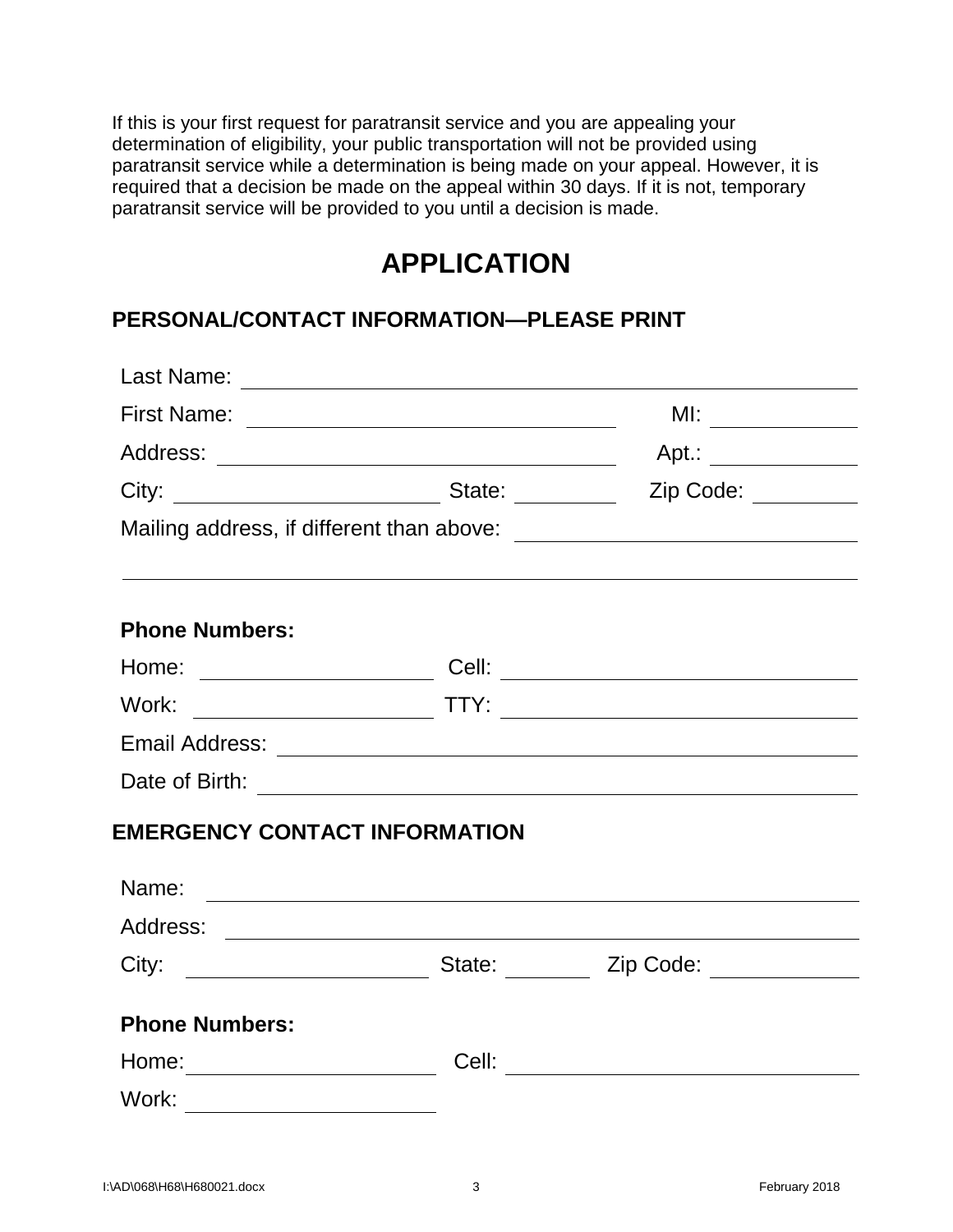| Relationship to Applicant:                                                                                                                                                                                                           |
|--------------------------------------------------------------------------------------------------------------------------------------------------------------------------------------------------------------------------------------|
| Have you ever been eligible for ADA paratransit service in a different location?<br>  No<br>Yes                                                                                                                                      |
| If yes, where were you eligible?                                                                                                                                                                                                     |
| Was your eligibility $\Box$ Unconditional<br>  Conditional                                                                                                                                                                           |
|                                                                                                                                                                                                                                      |
| <b>FUNCTIONAL LIMITATION INFORMATION</b>                                                                                                                                                                                             |
| What condition is causing the functional limitations that <b>prevent(s)</b> you from using the<br>fully accessible fixed-route bus service without the help of another person?                                                       |
|                                                                                                                                                                                                                                      |
| Explain how the functional limitations you described above prevent you from using the<br>fully accessible fixed-route buses without the help of another person. Be specific. Attach<br>a separate sheet of information if necessary. |
|                                                                                                                                                                                                                                      |
|                                                                                                                                                                                                                                      |
| When did you first experience the limitations described above?                                                                                                                                                                       |
| Less than 1 year<br>$\Box$ 1–5 years ago<br>$\Box$ Longer than 5 years                                                                                                                                                               |
| Do the limitations you described above change from day-to-day in a way that affects<br>your ability to use the fully accessible fixed-route buses?                                                                                   |
| Yes, I could use the fully accessible fixed-route buses some days but other days I<br>could not.                                                                                                                                     |
| No, my limitations do not change.                                                                                                                                                                                                    |
| I don't know.                                                                                                                                                                                                                        |
|                                                                                                                                                                                                                                      |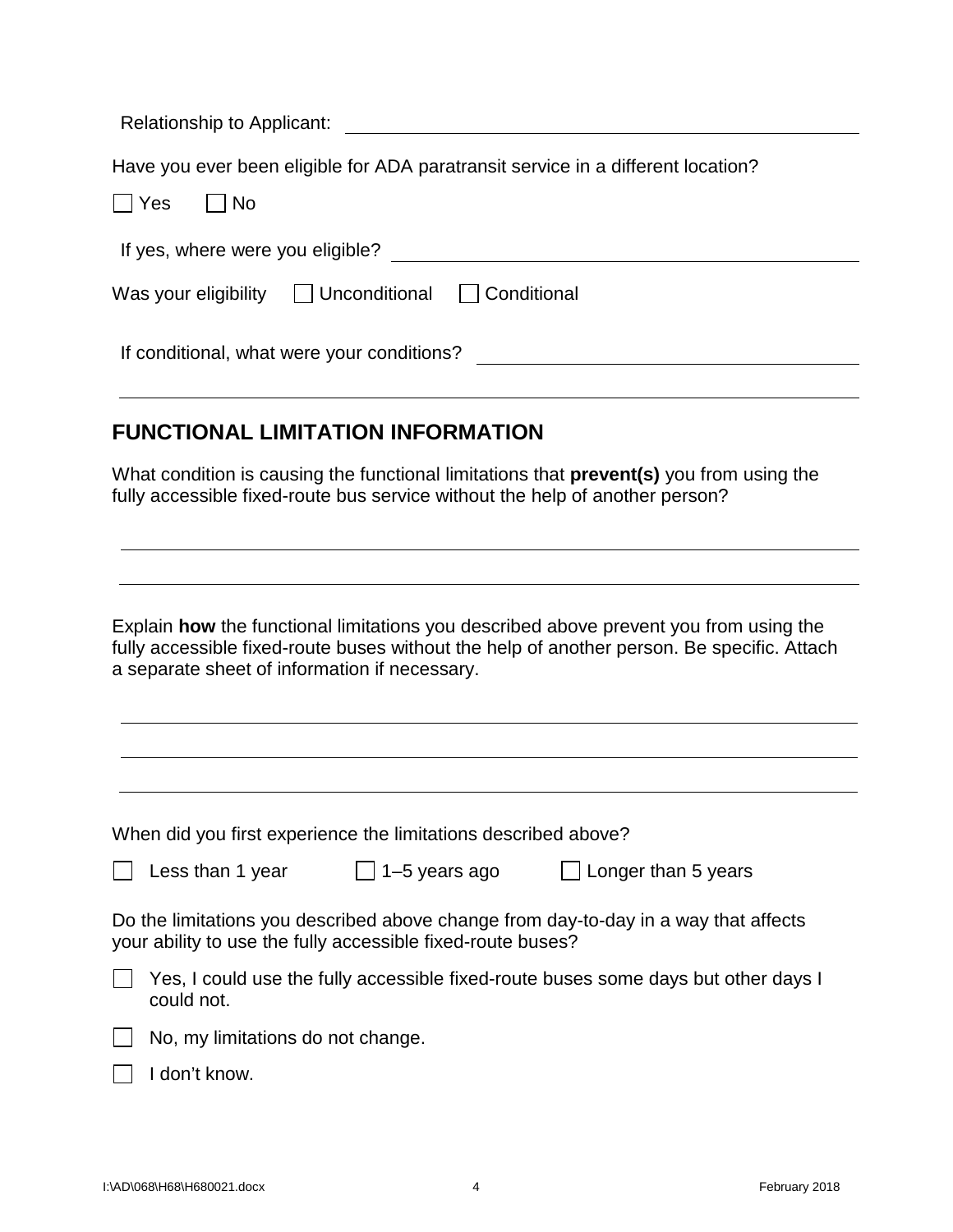Are the conditions you described?

| $\Box$ Permanent | $\Box$ Temporary | $\Box$ Don't know |
|------------------|------------------|-------------------|
|------------------|------------------|-------------------|

If temporary, how long do you expect this to continue? \_\_\_\_\_ months.

### **MOBILITY INFORMATION**

Which of the following mobility aids do you use to help you get to where you need to go? Please check all that apply.

| Cane                              | Manual wheelchair    | Prosthesis    |  |  |  |
|-----------------------------------|----------------------|---------------|--|--|--|
| White cane                        | Powered wheelchair   | None of these |  |  |  |
| Walker                            | Powered scooter/cart |               |  |  |  |
| <b>Crutches</b>                   | Portable oxygen      |               |  |  |  |
| Service Animal (please describe): |                      |               |  |  |  |
| Other (please describe):          |                      |               |  |  |  |
|                                   |                      |               |  |  |  |

A common adult wheelchair is defined as a device that does not exceed 30 inches in width and 48 inches in length measured 2 inches above the ground, and does not weigh more than 600 pounds when occupied.

If you use a manual or powered wheelchair or scooter, does it weigh more than 600 pounds when occupied?



If you use a manual or powered wheelchair or scooter, measured 2 inches above the ground, is it more than 30 inches wide or more than 48 inches long?

|--|

If yes, please give the length and width.

| Length:        |  |
|----------------|--|
| $\overline{M}$ |  |

No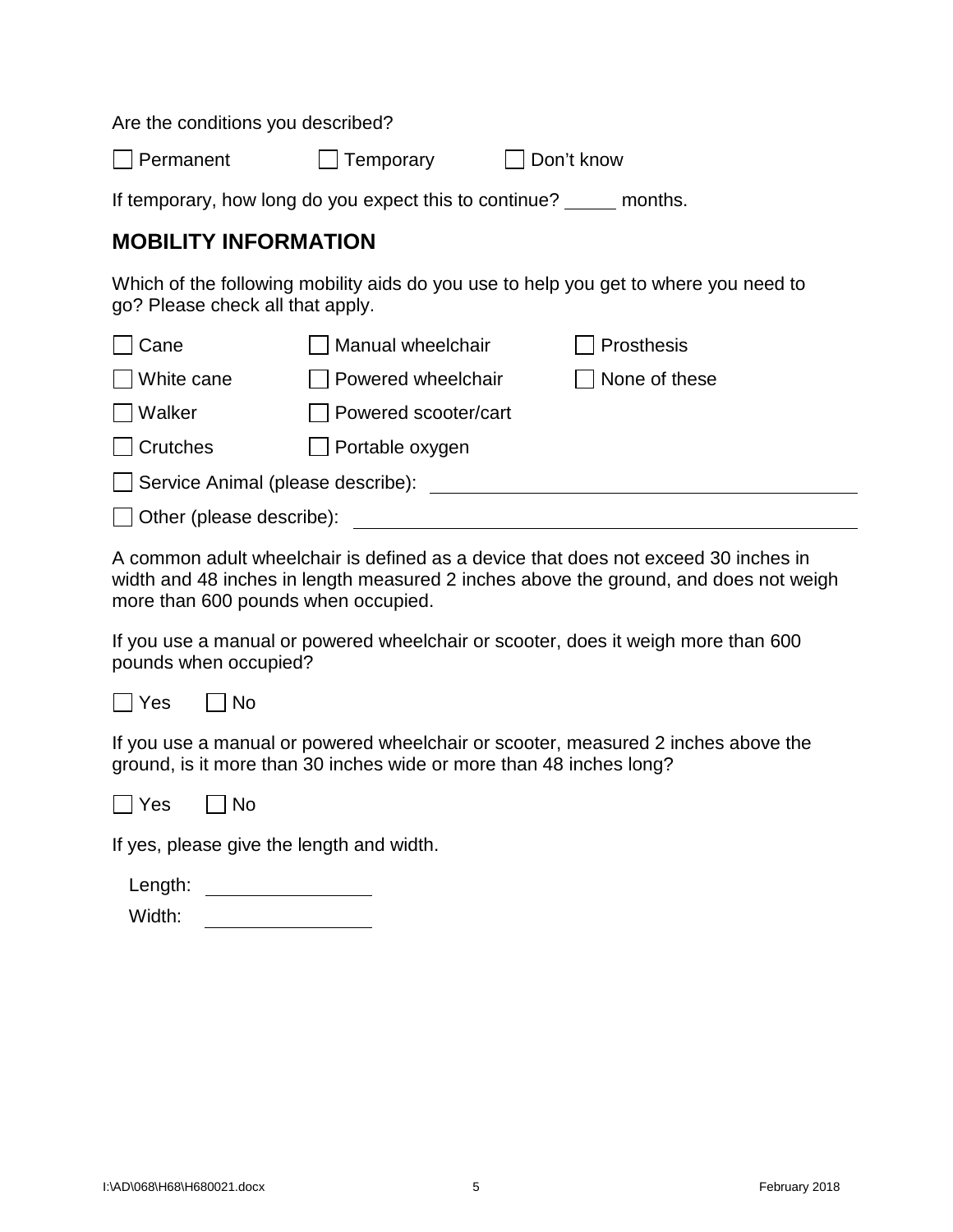### **OTHER INFORMATION**

Please check the box that best describes your current living situation.

|                                                                      | Live independently (without the assistance of another person).                   |                                                                                       |                              |  |  |
|----------------------------------------------------------------------|----------------------------------------------------------------------------------|---------------------------------------------------------------------------------------|------------------------------|--|--|
|                                                                      | 24-hour care or skilled nursing facility.                                        |                                                                                       |                              |  |  |
|                                                                      | Live with family members who help me.                                            |                                                                                       |                              |  |  |
|                                                                      | Assisted living facility.                                                        |                                                                                       |                              |  |  |
|                                                                      | activities.                                                                      | Receive assistance from someone who comes to my home to help with daily living        |                              |  |  |
|                                                                      | Other (please describe):                                                         |                                                                                       |                              |  |  |
|                                                                      | person?                                                                          | How far can you travel with your powered mobility device without the help of another  |                              |  |  |
|                                                                      | Less than 1 block                                                                | 3 to 6 blocks                                                                         |                              |  |  |
|                                                                      | Up to 2 blocks                                                                   | 7 or more blocks                                                                      | N/A                          |  |  |
|                                                                      | other) without the help of another person?                                       | How far can you travel with your mobility device (cane, walker, manual wheelchair, or |                              |  |  |
|                                                                      | Less than 1 block                                                                | 3 to 6 blocks                                                                         |                              |  |  |
|                                                                      | Up to 2 blocks                                                                   | 7 or more blocks                                                                      | $\overline{\phantom{a}}$ N/A |  |  |
|                                                                      | How far can you walk without the help of another person?                         |                                                                                       |                              |  |  |
|                                                                      | Less than 1 block<br>3 to 6 blocks                                               |                                                                                       |                              |  |  |
|                                                                      | Up to 2 blocks                                                                   | 7 or more blocks                                                                      | N/A                          |  |  |
| How long can you wait outside for a ride? (Check only one response.) |                                                                                  |                                                                                       |                              |  |  |
|                                                                      | I could wait by myself for 10 to 15 minutes.                                     |                                                                                       |                              |  |  |
|                                                                      | I could wait by myself for 10 to 15 minutes only if I had a seat and/or shelter. |                                                                                       |                              |  |  |
|                                                                      | I would need someone to wait with me because:                                    |                                                                                       |                              |  |  |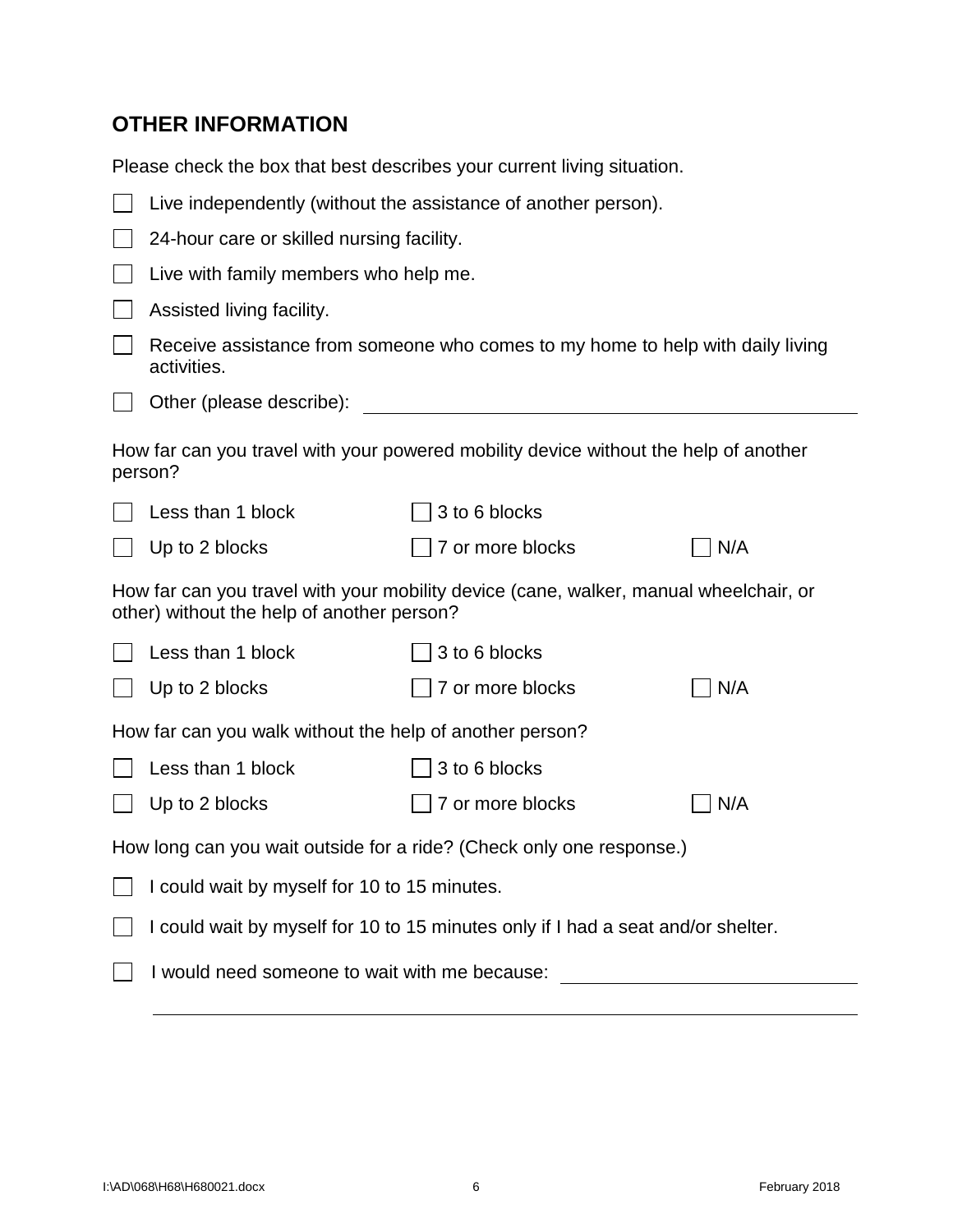Which of the following best describes your experience with fully accessible fixed-route buses? (Check only one response.)

| I have never used the fully accessible fixed-route buses.                                              |                                                                                    |  |  |  |  |
|--------------------------------------------------------------------------------------------------------|------------------------------------------------------------------------------------|--|--|--|--|
| I have used the fully accessible fixed-route buses, but not since the onset of my<br>health condition. |                                                                                    |  |  |  |  |
|                                                                                                        | I have used the fully accessible fixed-route buses within the last six months.     |  |  |  |  |
| Other (please describe):                                                                               |                                                                                    |  |  |  |  |
|                                                                                                        | How do you currently travel to your frequent destinations? (Check all that apply.) |  |  |  |  |
| <b>Buses</b>                                                                                           | How many times per month? ________                                                 |  |  |  |  |
| Paratransit                                                                                            | How many times per month? _________                                                |  |  |  |  |
| Taxi                                                                                                   | How many times per month? _________                                                |  |  |  |  |
| Drive myself                                                                                           | How many times per month?                                                          |  |  |  |  |
| Someone<br>drives me                                                                                   | How many times per month?                                                          |  |  |  |  |
| Other:                                                                                                 |                                                                                    |  |  |  |  |

What is the closest bus stop to your residence? Please give the location (such as corner of 12th Street and Western Avenue). Please note eligibility is not determined by location.

Can you travel to and from the bus stop nearest your residence without the help of another person?

| Yes                            | $\overline{\phantom{a}}$ No | Sometimes | Don't know where the stop is |         |  |  |
|--------------------------------|-----------------------------|-----------|------------------------------|---------|--|--|
| If no or sometimes, check why. |                             |           |                              |         |  |  |
| <b>Hills</b>                   | Curbs                       |           | No sidewalks                 | Weather |  |  |
|                                |                             |           | <b>Street crossings</b>      |         |  |  |
| Other:                         |                             |           |                              |         |  |  |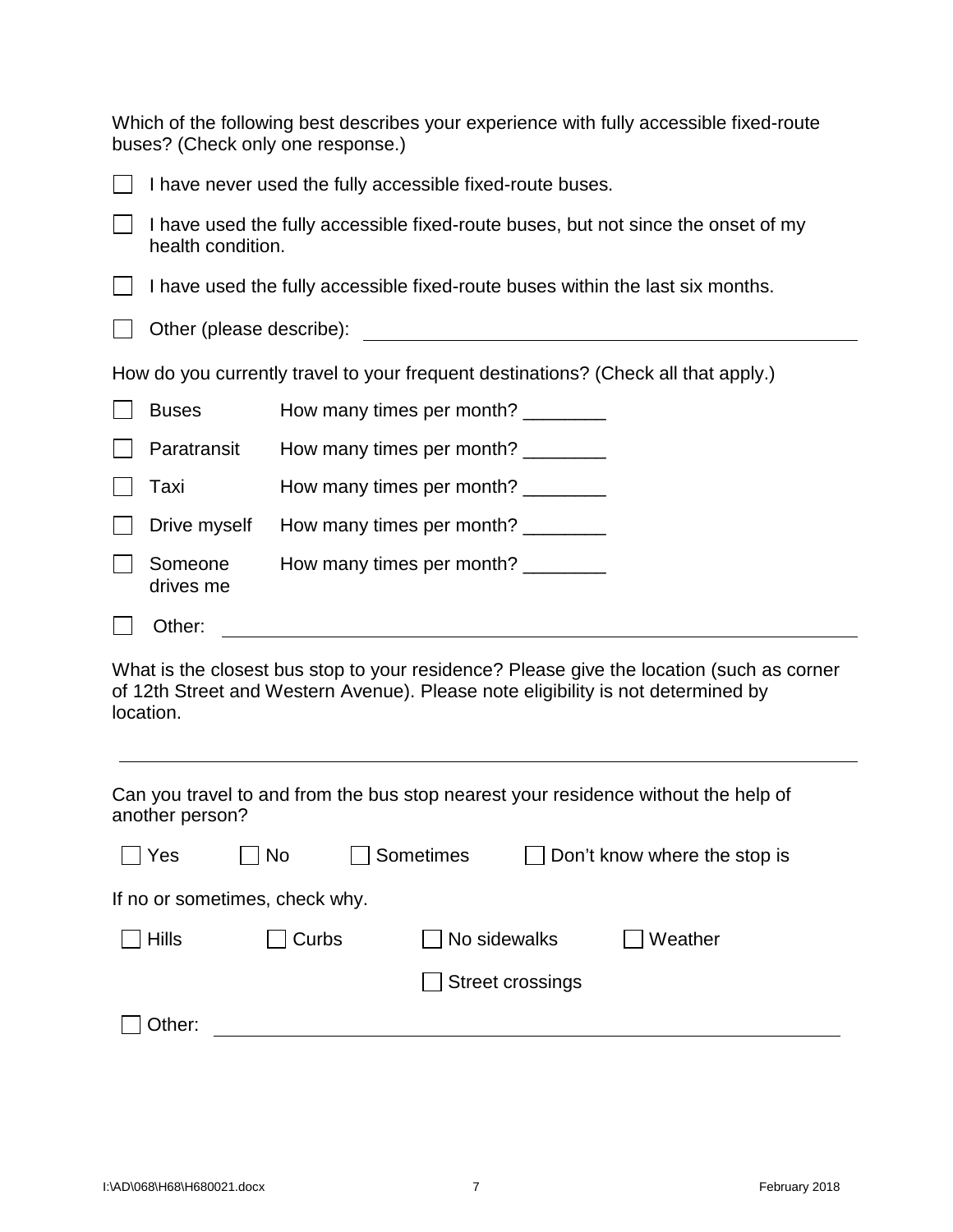Please answer the following questions as they relate to the functional limitations you have:

| Can you grip railings and handles?                                                                    | Yes | <b>No</b> | Sometimes |
|-------------------------------------------------------------------------------------------------------|-----|-----------|-----------|
| Can you balance while seated?                                                                         | Yes | No        | Sometimes |
| Are you able to cross streets with traffic<br>lights?                                                 | Yes | No        | Sometimes |
| Are you able to cross streets with no traffic<br>lights?                                              | Yes | No        | Sometimes |
| Are you able to cross streets at a busy<br>intersection?                                              | Yes | No        | Sometimes |
| Can you ask for and understand directions?                                                            | Yes | No        | Sometimes |
| Can you deal with unexpected situations or<br>changes to your routine?                                | Yes | No        | Sometimes |
| Can you safely and effectively<br>travel through a crowd?                                             | Yes | No        | Sometimes |
| Do you need a lift or ramp to board the bus?                                                          | Yes | No        | Sometimes |
| Please add any other information that you would like us to know about your functional<br>limitations. |     |           |           |
|                                                                                                       |     |           |           |
|                                                                                                       |     |           |           |
| Are you eligible for South Dakota Medicaid?                                                           | Yes | No        |           |

If yes, please provide your Medicaid number: \_\_\_\_\_\_\_\_\_\_\_\_\_\_\_\_\_\_\_\_\_\_\_\_\_\_\_\_\_\_\_\_\_\_\_

 $\mathbb{R}$ 

 $\overline{\phantom{a}}$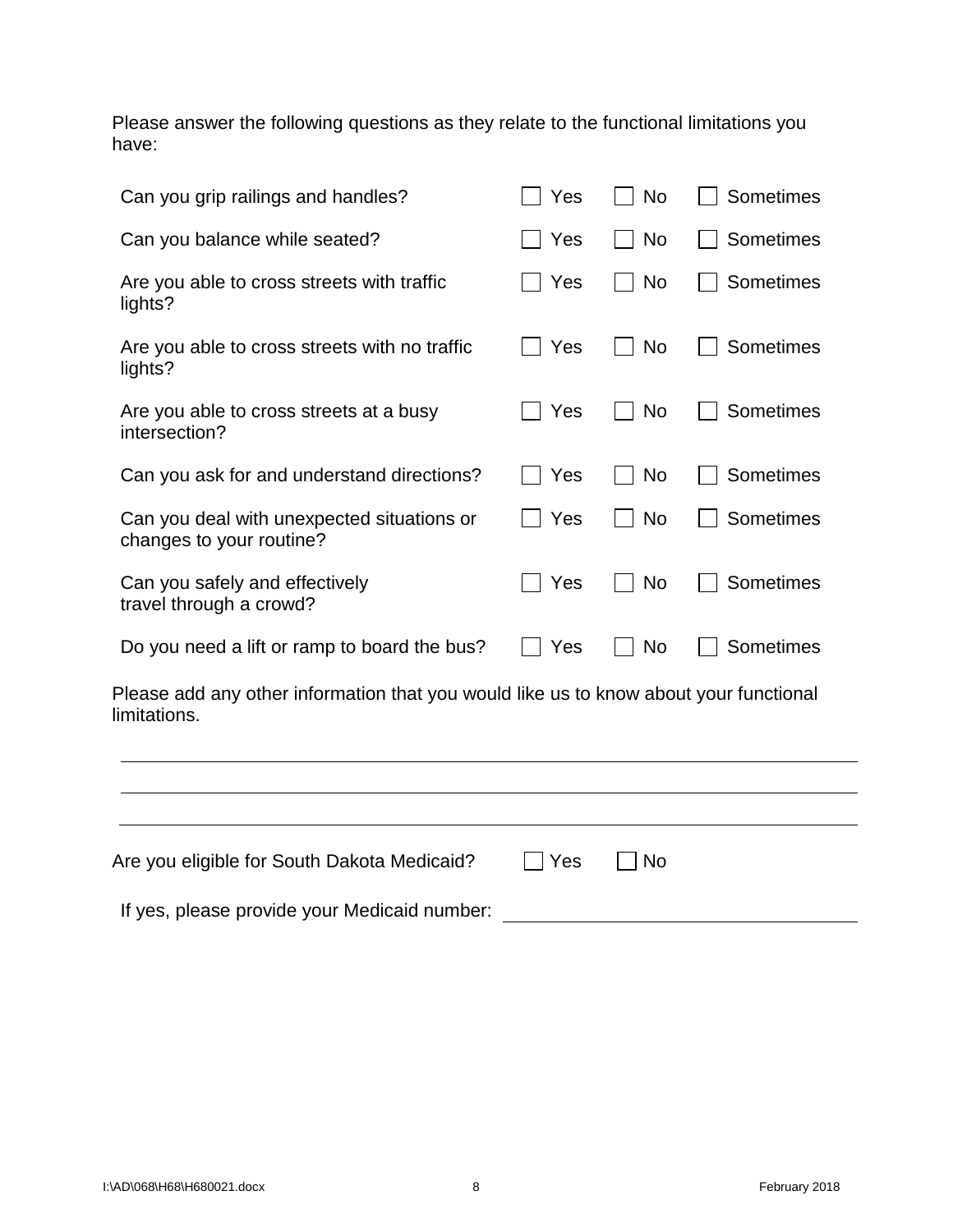### **PERSONAL CARE ATTENDANT (PCA) INFORMATION**

Some of our customers require the assistance of a PCA. A PCA is someone who regularly assists the customer. When the customer travels, the PCA performs personal duties that drivers are not allowed to do. Some of these duties may include, but are not limited to:

- 1. Guiding a child or adult with an intellectual or developmental disability.
- 2. Assisting a customer diagnosed with Alzheimer's or Dementia.
- 3. Directing a customer who is unable to travel independently.
- 4. Calming a customer who tends to become upset in unexpected situations.
- 5. Preventing a customer from leaving his/her seat or opening a door when the vehicle is in motion and/or.
- 6. Assisting a customer with managing schedule and trip commitments in order to prevent excessive missed trips and potential suspensions of SAM Paratransit service.

We strongly suggest that customers who are authorized to travel with a PCA, and who need a PCA to perform some of the duties mentioned previously, always travel with a PCA on Paratransit trips. The customer's SAM Paratransit ID will note "YES" next to Personal Care Attendant. Please tell a reservationist when a PCA will be traveling with you. **Remember:** SAM Paratransit does not have staff to monitor or supervise its customers.

A SAM Paratransit vehicle is just like a city bus, except that it transports its customers door-to-door. If you think it's unsafe to let your family member or the individual you assist travel alone on a fixed-route bus, you should not let her/him travel alone on a SAM Paratransit bus.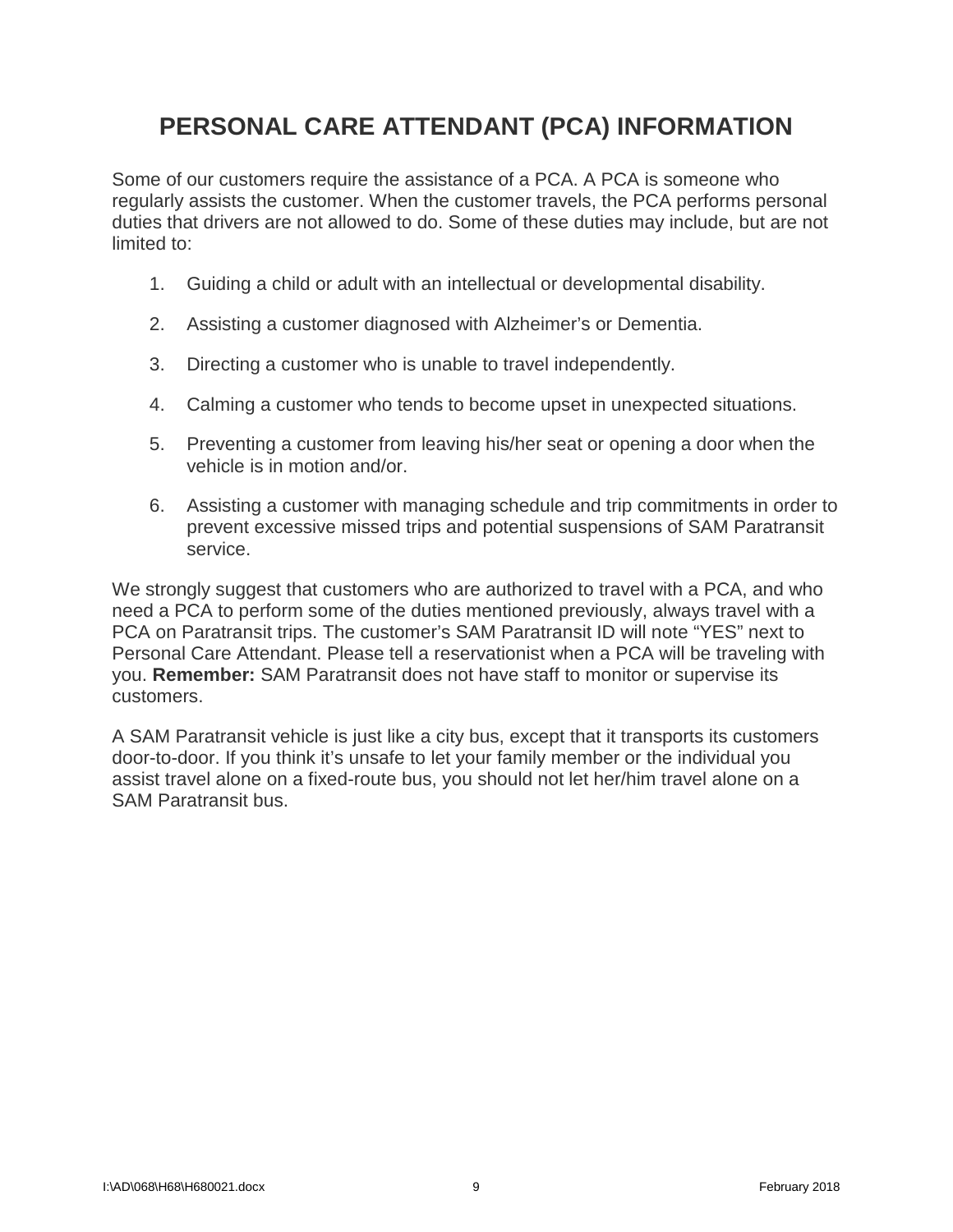

## **CERTIFICATION FOR PERSONAL CARE ATTENDANT**

Applicant Name: \_\_\_\_\_\_\_\_\_\_\_\_\_\_\_\_\_\_\_\_\_\_\_\_\_\_\_\_\_\_\_\_\_\_\_\_\_\_\_\_\_

Do you require a PCA?

| $\Box$ Yes, always | Sometimes | $\Box$ No |
|--------------------|-----------|-----------|
|--------------------|-----------|-----------|

**Note:** If answered "no," anyone riding along will be a fare-paying guest. If answered "yes, always," you will not be allowed to ride without a PCA.

#### **VERIFICATION**

I certify that due to my functional limitation, I require the services of a Personal Care Attendant to assist and travel with me on Sioux Area Metro Paratransit bus service. **I understand that fraudulently claiming to travel with an attendant to avoid paying a fare for a companion may result in suspension of service.**

Signature:

Date: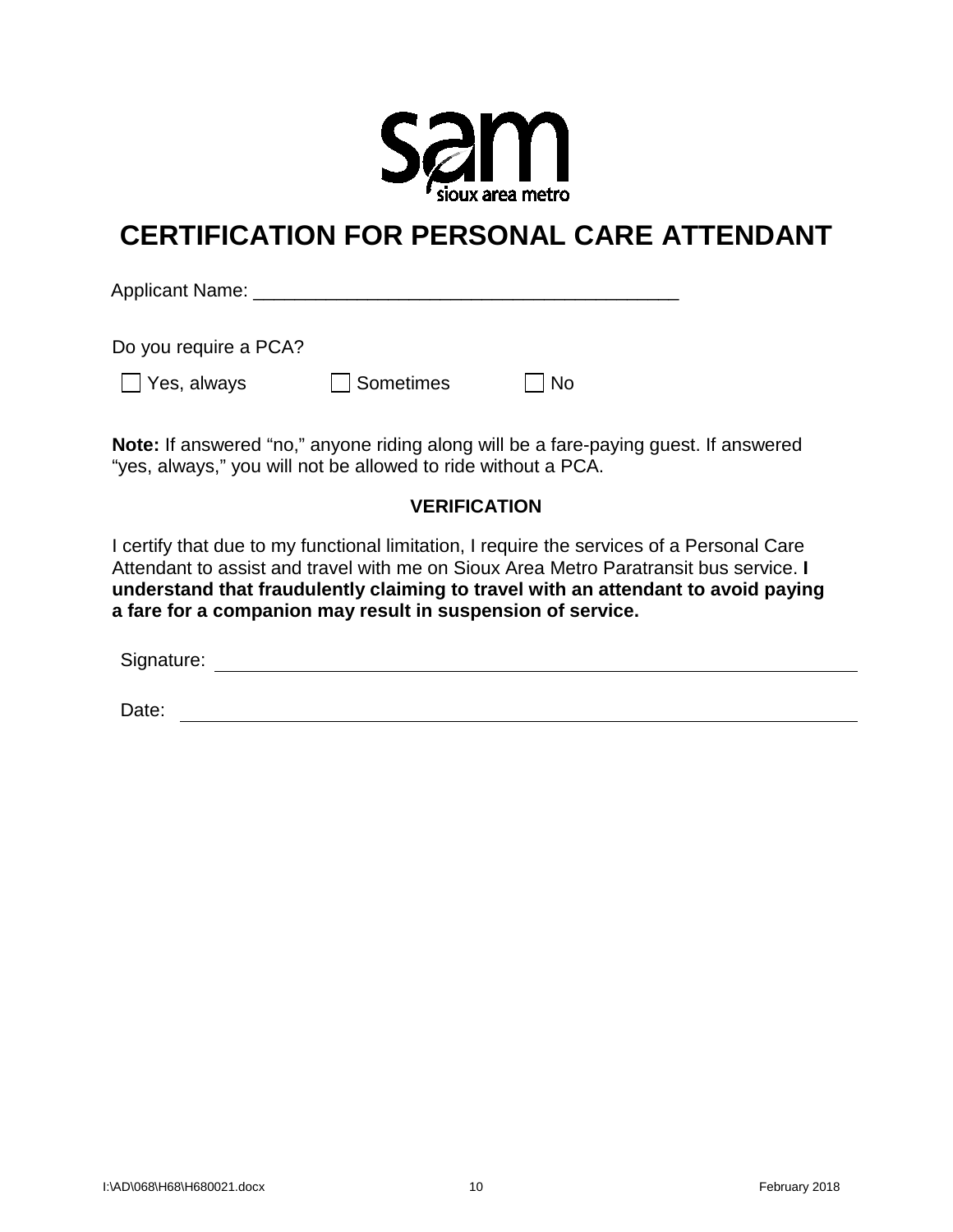## **SIOUX AREA METRO PARATRANSIT CERTIFICATION AS UNATTENDED OR SUPERVISED PASSENGER**

This certification is to determine for SAM Paratransit services whether a SAM Paratransit passenger is categorized as a supervised passenger or as an unattended passenger based on one or more of the following:

- 1. Age.
- 2. Cognitive limitation.
- 3. Special request of the responsible party.

| Do you authorize Sioux Area Metro Paratransit to leave you unattended at the |           |
|------------------------------------------------------------------------------|-----------|
| destination of a Sioux Area Metro Paratransit bus ride? $\Box$ Yes           | $\Box$ No |

If you answered yes, you have then indicated that it is okay to be **unattended** at the destination of your trip. If that is accurate, please sign below. This will be included as a part of your Sioux Area Metro Paratransit eligibility documentation.

| Name (Printed): |  |
|-----------------|--|
| Address:        |  |
| Signature:      |  |

#### **If you answered yes, STOP HERE.**

| If no, then you want Sioux Area Metro Paratransit to ensure that you are <b>supervised</b> at |
|-----------------------------------------------------------------------------------------------|
| the destination of your trip. Please complete all of the information below and sign on the    |
| next page.                                                                                    |

Passenger Name (Printed):

Address: **Address: Address: Address: Address: Address: Address: Address: Address: Address: Address: Address: Address: Address: Address: Address: Address: Address: Address: Address: Add** 

| Legal Guardian (if applicable): |  |
|---------------------------------|--|
| <b>Phone Number:</b>            |  |

| Attendant (who will be at the origin and destination of the trip). |                      |  |  |
|--------------------------------------------------------------------|----------------------|--|--|
| Name:                                                              | <b>Phone Number:</b> |  |  |
| <b>Emergency Contact:</b>                                          | <b>Phone Number:</b> |  |  |

As passenger or legal guardian, explain why you or the passenger is unable to be left unattended and therefore must be supervised at either the origin or destination of Sioux Area Metro Paratransit bus ride.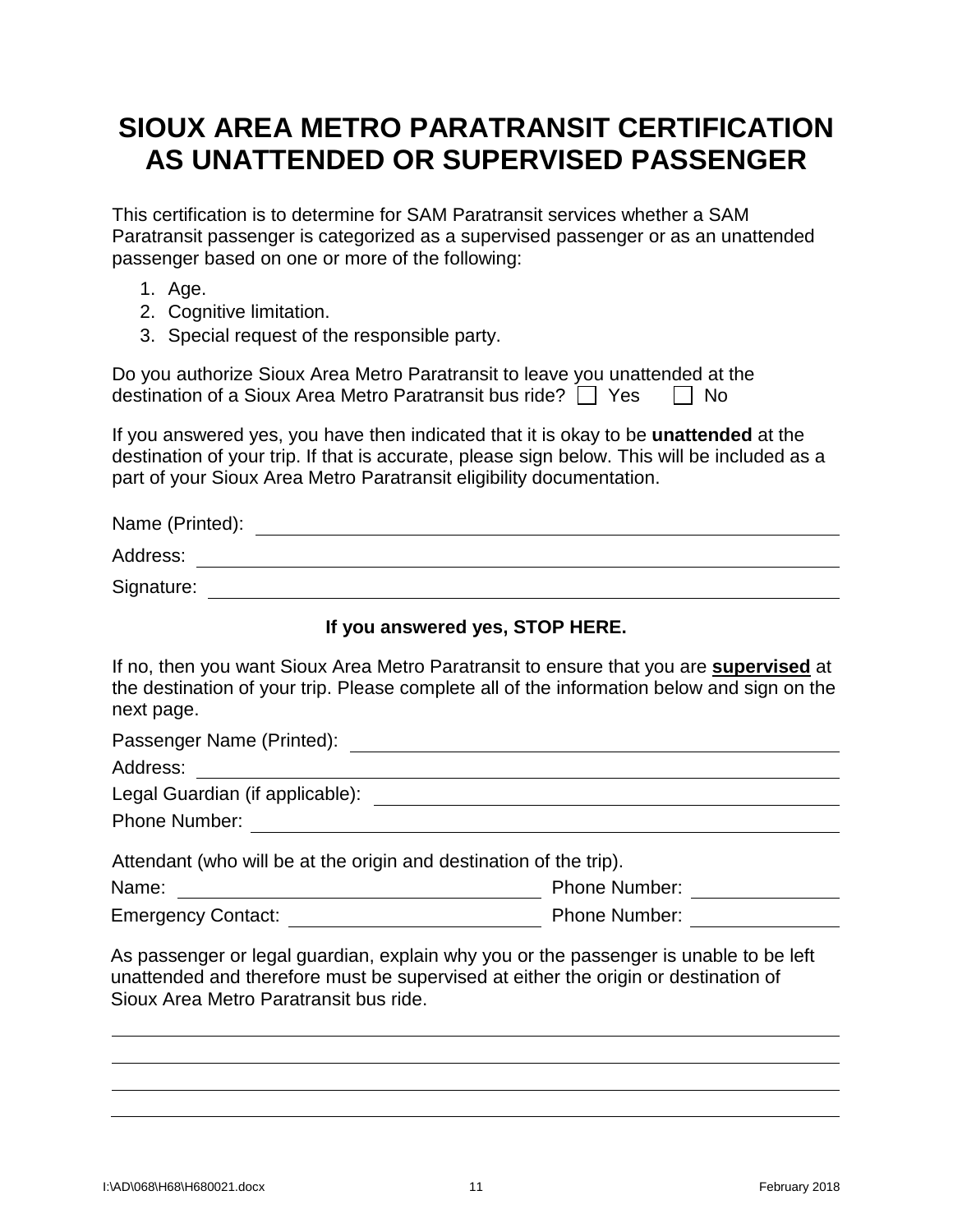Are there any address locations where it would be acceptable for Sioux Area Metro Paratransit to leave you unattended?  $\Box$  Yes  $\Box$  No

| Address: |  |  |
|----------|--|--|
|          |  |  |

Is this address your home?  $\Box$  Yes  $\Box$  No

VERIFICATION FOR **REFUSAL** OF UNATTENDED STATUS:

I certify that due to my functional limitation, I am not able to be left unattended before or after my ride on Sioux Area Metro Paratransit buses and that I will make arrangements to have the above-listed attendant meet the Paratransit vehicle at the origin and destination of each ride that I take. In addition, I verify that I agree to the below statements:

- 1. I understand that the driver will only wait five minutes for my responsible party to meet the Sioux Area Metro Paratransit vehicle.
- 2. I understand if no one arrives, the driver will notify the Sioux Area Metro Paratransit offices and continue on their route with the passenger still on board. The Sioux Area Metro Paratransit office will attempt to reach the designated emergency contact person.
- 3. I understand if I am not met by the end of the route, I will be returned to the bus garage and at that time, the South Dakota Department of Social Services (during business hours) or local law enforcement (during all other hours) will be notified to assist in locating my designated emergency contact.
- 4. I understand that, if I travel on a route beyond my scheduled destination because of my unattended status, I may be subject to suspension of services.
- 5. I understand that Sioux Area Metro Paratransit drivers do not have specialized training required by nursing homes, assisted living centers, day habilitation programs, or prevocational programs to help during ride services.
- 6. I understand drivers only have training in first aid, passenger assistance, abuse prevention, and defensive driving and that the driver is only responsible for safely securing and transporting me.
- 7. I understand that it is not unusual for the driver to leave the vehicle unattended for short periods while assisting another passenger to the door.
- 8. I understand, that this will be included as a part of my Sioux Area Metro Paratransit eligibility documentation.

Signature of Applicant:

Signature of Legal Guardian on behalf of applicant (if applicant is not legally authorized to sign):

Date: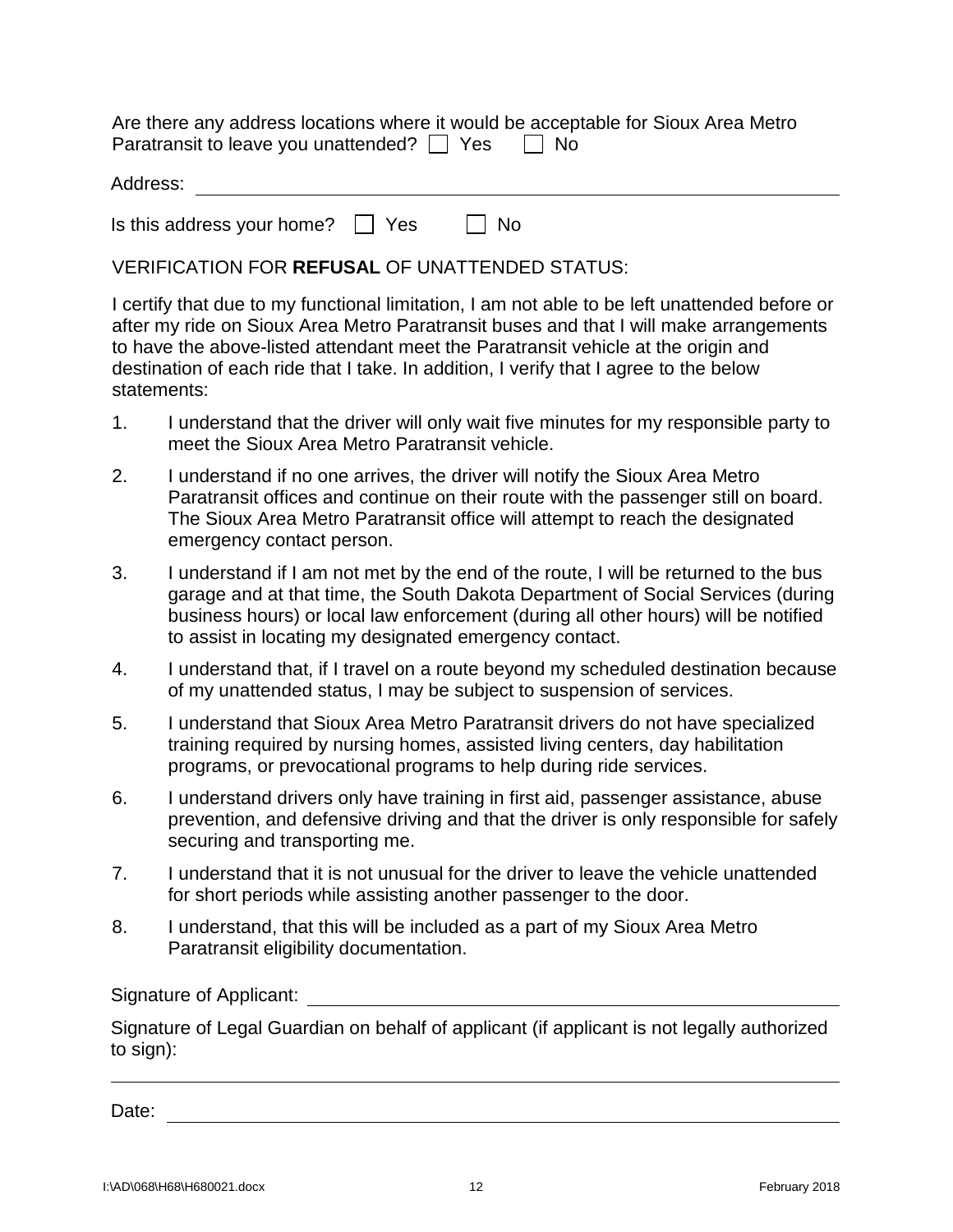### **CORRESPONDENCE**

| Preferred Language:                                                                                                                                                                                                                                                                                                                                                                                                                                                                                                                                                                                                        |  |  |  |
|----------------------------------------------------------------------------------------------------------------------------------------------------------------------------------------------------------------------------------------------------------------------------------------------------------------------------------------------------------------------------------------------------------------------------------------------------------------------------------------------------------------------------------------------------------------------------------------------------------------------------|--|--|--|
| Spanish<br>English                                                                                                                                                                                                                                                                                                                                                                                                                                                                                                                                                                                                         |  |  |  |
| Other (specify):                                                                                                                                                                                                                                                                                                                                                                                                                                                                                                                                                                                                           |  |  |  |
| In what format would you prefer your response to this application?                                                                                                                                                                                                                                                                                                                                                                                                                                                                                                                                                         |  |  |  |
| Written<br><b>Braille</b><br>$\Box$ Large print<br>Audio tape or CD                                                                                                                                                                                                                                                                                                                                                                                                                                                                                                                                                        |  |  |  |
| <b>SIGNATURE</b>                                                                                                                                                                                                                                                                                                                                                                                                                                                                                                                                                                                                           |  |  |  |
| I, the applicant (and guardian), understand that the purpose of this application form is to<br>determine my eligibility to use the Sioux Area Metro Paratransit bus service. I hereby<br>certify that the information given in this application is true and correct. If contact<br>information, medical information, or functional limitations should change, I agree to<br>contact Sioux Area Metro Paratransit with updated information. I understand the<br>information contained herein will be treated confidentially, and that Sioux Area Metro<br>Paratransit reserves the right to request additional information. |  |  |  |
| Signature of Applicant                                                                                                                                                                                                                                                                                                                                                                                                                                                                                                                                                                                                     |  |  |  |
| Date                                                                                                                                                                                                                                                                                                                                                                                                                                                                                                                                                                                                                       |  |  |  |
| Signature of Parent or Guardian (if applicant is under 18)                                                                                                                                                                                                                                                                                                                                                                                                                                                                                                                                                                 |  |  |  |

Signature of Preparer (if other than applicant)

Printed Name of Preparer

**Date**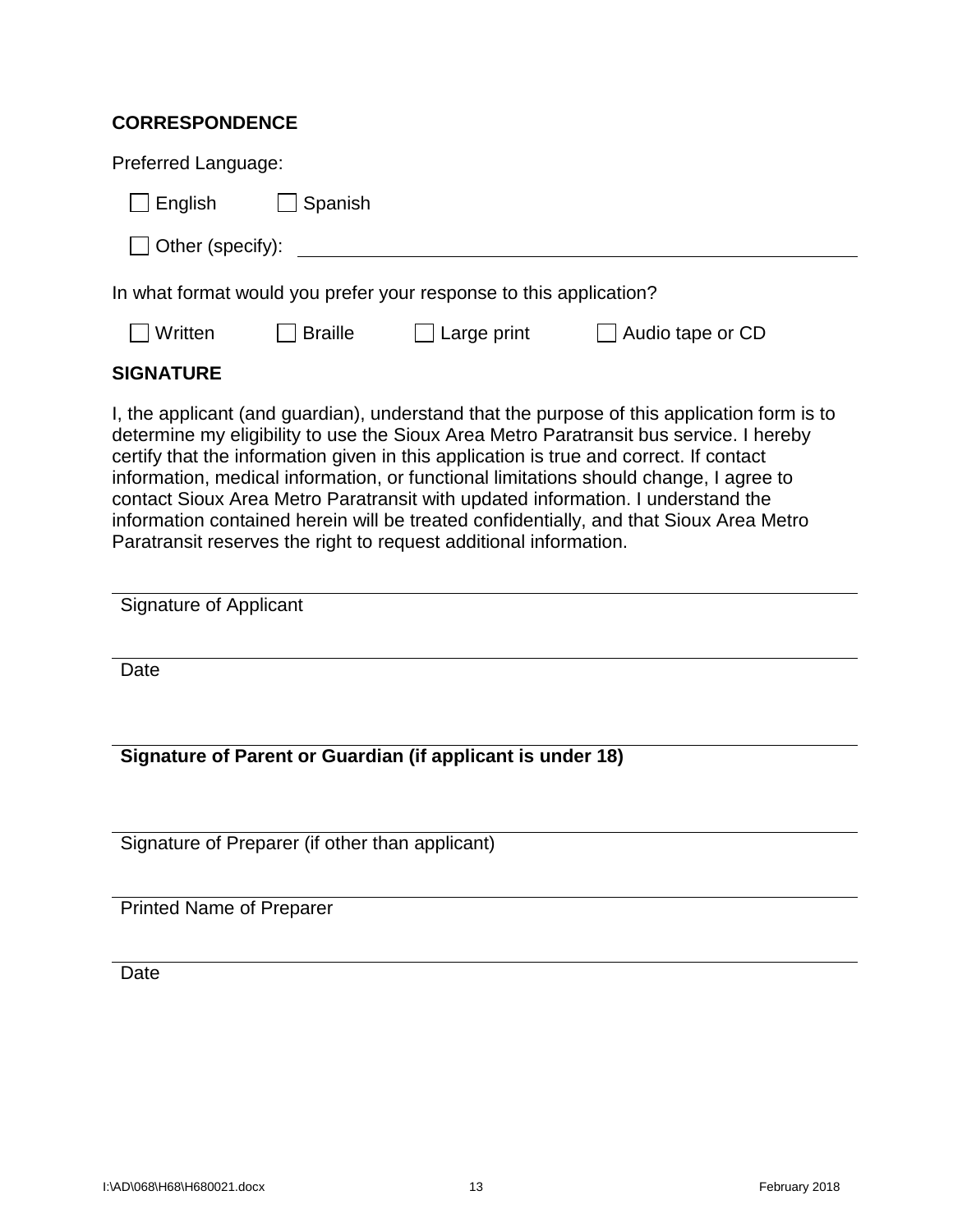In order to allow Sioux Area Metro to evaluate your request for ADA paratransit service eligibility, it may be necessary to contact a health care or rehabilitation professional for additional information about your disability and your ability to use a regular fully accessible bus. This should be the medical professional most familiar with your disability and functional limitations and the professional who understands your ability or inability to travel on a regular fully accessible bus.

Please complete and sign the following authorization.



## **RELEASE OF INFORMATION AUTHORIZATION FORM**

I authorize the following professional to release to Sioux Area Metro information about my disability and its effect on my ability to travel. This information may be needed in the evaluation of my request for ADA paratransit service. It is my understanding that the information released will be used solely to determine my ADA paratransit service eligibility. I understand that I may revoke this authorization at any time. Unless earlier revoked, this form will permit the professional listed to release the information described until 120 days after the date below.

|                                                  |                                                                                                                      | State: <u>Zip Code:</u> |  |
|--------------------------------------------------|----------------------------------------------------------------------------------------------------------------------|-------------------------|--|
| Phone Number:                                    | <u> Alexandria de la contrada de la contrada de la contrada de la contrada de la contrada de la contrada de la c</u> |                         |  |
|                                                  |                                                                                                                      |                         |  |
|                                                  |                                                                                                                      |                         |  |
| Applicant's Signature:<br>Applicant's Signature: |                                                                                                                      |                         |  |
|                                                  |                                                                                                                      |                         |  |